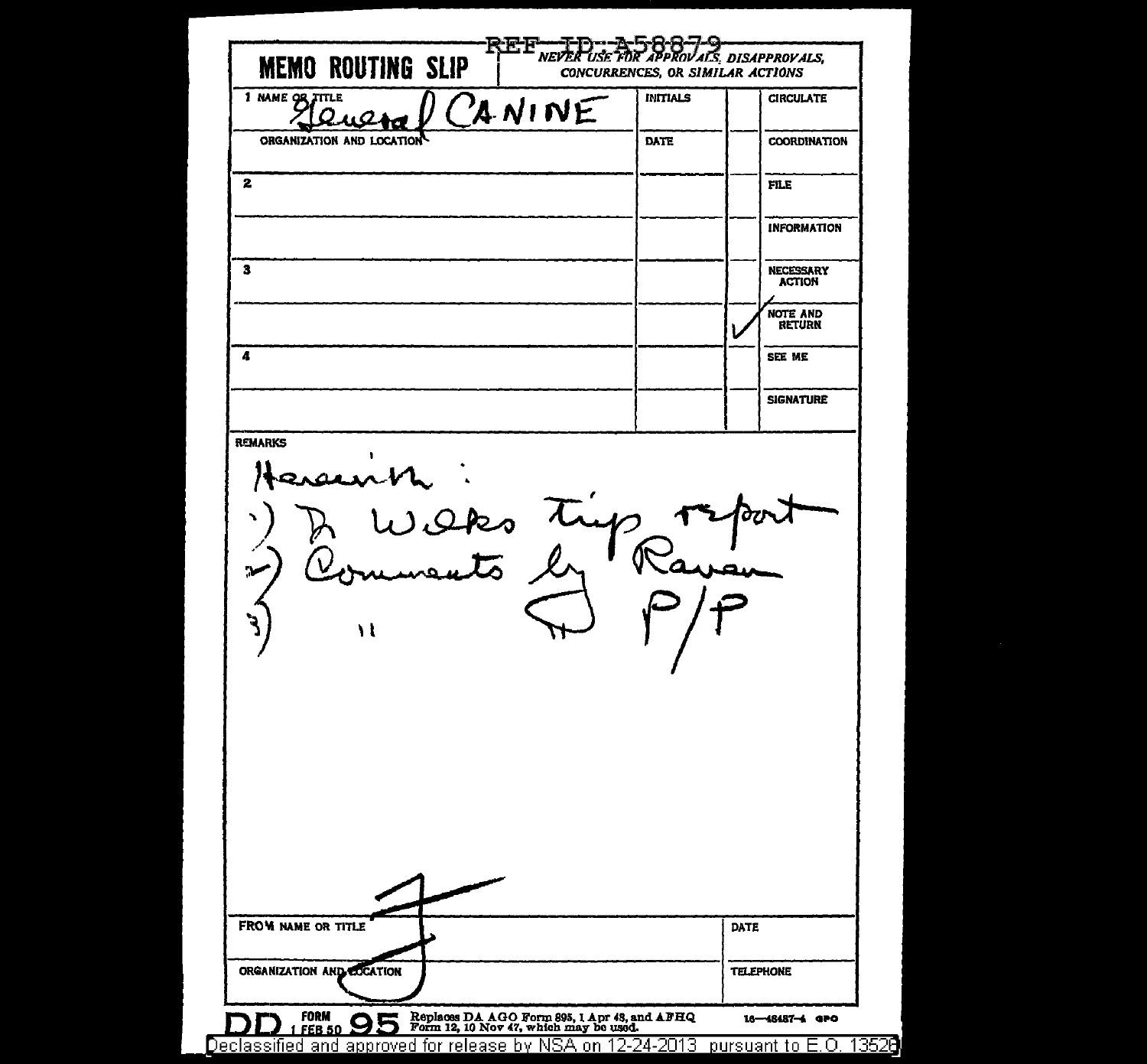|                                  | <u>REE</u>                  | SECURITY CLASSIFICATION (If any)           |
|----------------------------------|-----------------------------|--------------------------------------------|
|                                  | <b>DISPOSITION FORM</b>     | - 1<br><b>ALIMA</b>                        |
| FILE NO.                         | <b>SUBJECT</b>              | Comments on Trip Report by Professor Wilks |
| TO<br>Mr.<br>S/ASST<br>Friedman, | <b>FROM</b><br>TECHDIR/PROD | DATE<br><b>COMMENT NO. 1</b><br>55<br>Jan  |

1. This report covers the highly controversial visit made by Dr. Wilks to GCHQ. There have been extremely informal reactions reaching PROD on a personal basis from GCHQ suggesting that Dr. Wilks' visit was not looked upon with favor at GCHQ, and that Dr. Wilks in his questioning innocently and accidentally got onto some extremely delicate ground.

2. This report reflects a strong undertone of disapproval for the present 70-90 organization, which is not a new concept but is interesting coming from NSASAB. He accurately portrays British feelings on the subject.

3. As to paragraph  $\beta$  on selection of personnel by tests, I personally cannot agree with him. This subject of testing has been investigated for years. The Navy in the last war had a large number of psychologists who were fascinated by the problem. The only test which we have seen in recent years in which we had any appreciable confidence was in the summer of three years ago when all our most promising junior mathematician applicants flunked polygraph and the least promising passed with flying colors. I cannot agree with the concept implied in this paragraph and in much of the past hiring of this Agency that people for  $T/A$  are essentially different from people for crypt and need not be as good. This is a blunder we are paying a terrific price to wipe cut.

4. Paragreph 12 implies that there is no contact at present between the  $\Box$ at GCHQ and 90, this is obviously absurd. Paragraph 13 on further AFSS representation is clearly policy but I am opposed. All Americans in GCHQ at Cheltenham must be under one command. The idea of special AFSS representation would create chaos. Possibly AFSS is not getting everything it should from the delegation at Cheltenham, but there is certainly adequate Air Force representation in the unit.

5. Paragreph 16 would have been the one paragraph in the paper in which I personally would want full details. After a recitation in which the number of sherries of the whole jurket is given in detail, when Dr. Wilks gets to the meat he casually reports "As these problems are all rather technical, I shall not discuss them here." Where will he? The previous paragraph he apparently considers of more interest and concern to us.

coming over, we should be delighted, 6. As to his recommendation on but the issue is larger. Because of shortages of funds, high cost of travel and dollar difficulties, very few GCHQ personnel come to NSA on visits. This is particularly conspicuous when we see the number of Americans, including Wilks, going the other way. This in itself is probably irritating to some British. It would clearly be to our advantage to greatly increase the visits of Britishers over here, of whom is a shining example, but the list is long. If the NSA Staff can diplomatically work cut a program to accomplish this it would be worthwhile. One possibility would be to get them MATS transportation. By this we wouldn't embarrass them PL 86-36/50 USC 3605

FORM 0 0 6 REPLACES NME FORM 96, 1 OCT 48, WHICH MAY BE USED.

**SELECTION** 

**FORM** 

.<br>S Covernment Printing Office

 $16 - 54801 - 3$